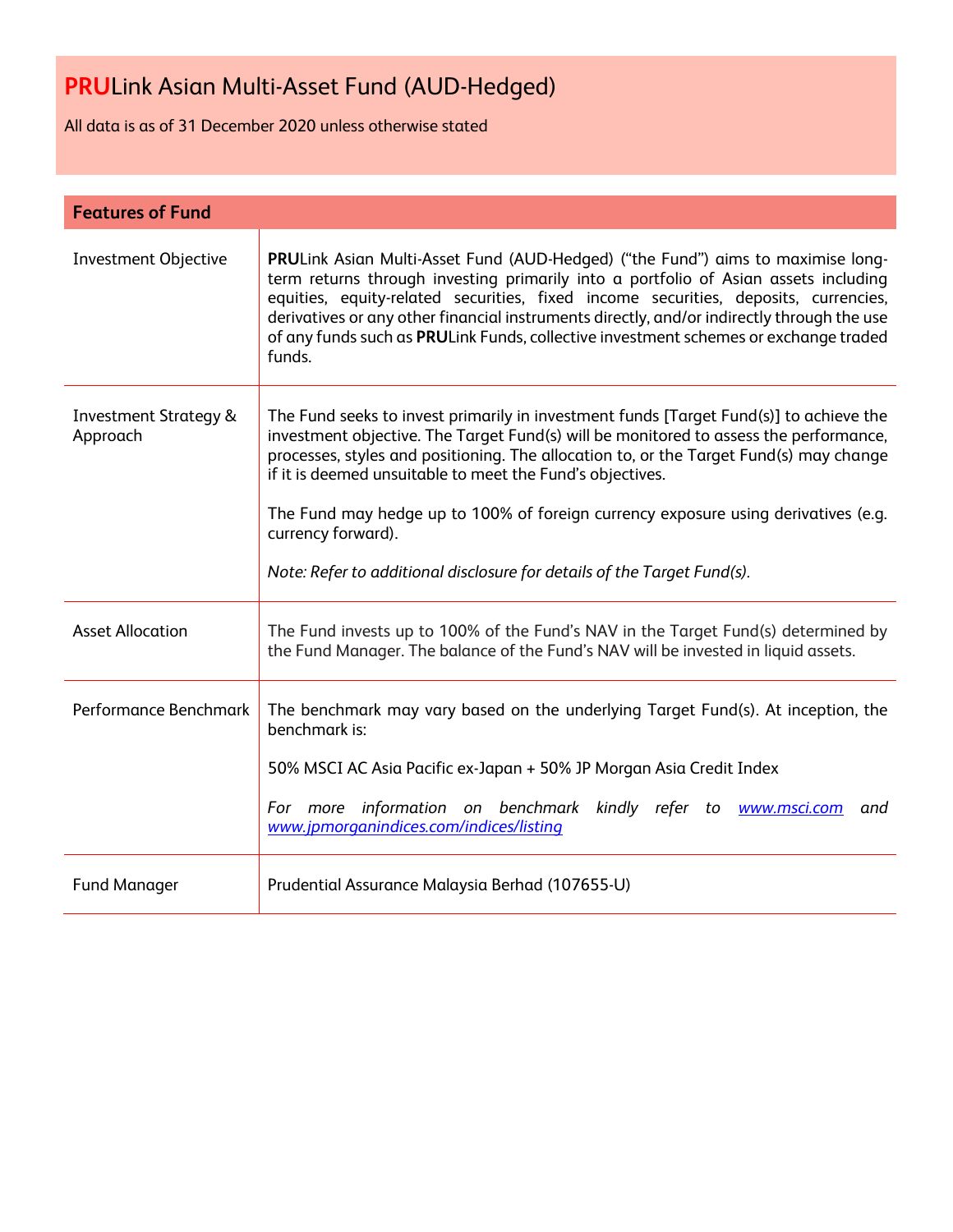All data is as of 31 December 2020 unless otherwise stated

| <b>Fees &amp; Charges</b>     |                                                                                                                                                                                                                                                                                                                                                                                                                                                                                                                              |
|-------------------------------|------------------------------------------------------------------------------------------------------------------------------------------------------------------------------------------------------------------------------------------------------------------------------------------------------------------------------------------------------------------------------------------------------------------------------------------------------------------------------------------------------------------------------|
| <b>Fund Management Charge</b> | Up to 1.50%* p.a.<br>*The actual investment charge charged for PRULink Asian Multi-Asset Fund (AUD-<br>Hedged) will depend on the asset allocation of the fund, which will range from<br>1.00% for allocation fixed income securities, to 1.50% for allocation to other assets.<br>The actual investment charge will be determined on a monthly basis and will be<br>revised whenever the proportion of fund allocated to fixed income securities shift<br>by more than 10% since the investment charge was last determined. |
| Other Charge, if any          | Nil                                                                                                                                                                                                                                                                                                                                                                                                                                                                                                                          |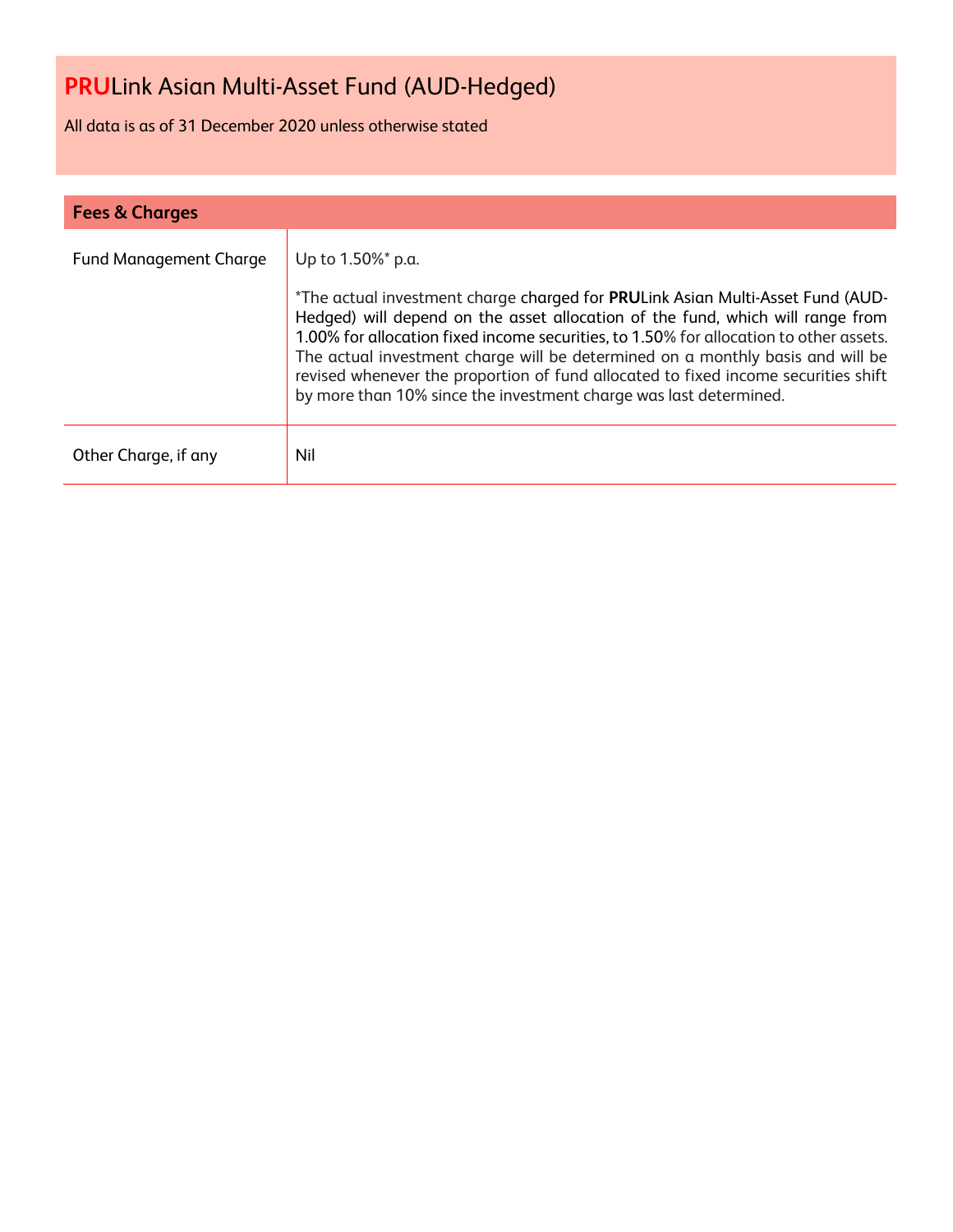All data is as of 31 December 2020 unless otherwise stated

# **Fund Performance**



**PRU**Link Asian Multi-Asset Fund AUD-Hedged Vs. 50% MSCI AC Asia Pacific ex-Japan + 50% JP Morgan Asia Credit Index

**Notice: The graphs are included for illustrative purposes only. Past performance of The Fund is not an indication of its future performance.**

| Year | <b>Actual Performance</b><br><b>PRULink Asian Multi-Asset Fund (AUD-</b><br>Hedged) | <b>Benchmark</b><br>50% MSCI AC Asia Pacific ex-Japan + 50%<br><b>JP Morgan Asia Credit Index</b> |
|------|-------------------------------------------------------------------------------------|---------------------------------------------------------------------------------------------------|
| 2019 | $-0.99\%$ *                                                                         | $4.47\%$ <sup>*</sup>                                                                             |
| 2020 | 0.40%                                                                               | 13.25%                                                                                            |

\*Fund Performance is from fund launch date until year end of the same year (non-annualised return).

*Sources: Bloomberg, 31 December 2020*

Notice: Past performance is not an indication of its future performance. This is strictly the performance of the investment / underlying funds, and not the returns earned on the actual premiums paid of the investment-linked insurance product.

Basis of calculation of past performance:

$$
= \left(\frac{\text{Net Asset Value at the end of Year n}}{\text{Net Asset Value at the end of Year n} - 1}\right)\%
$$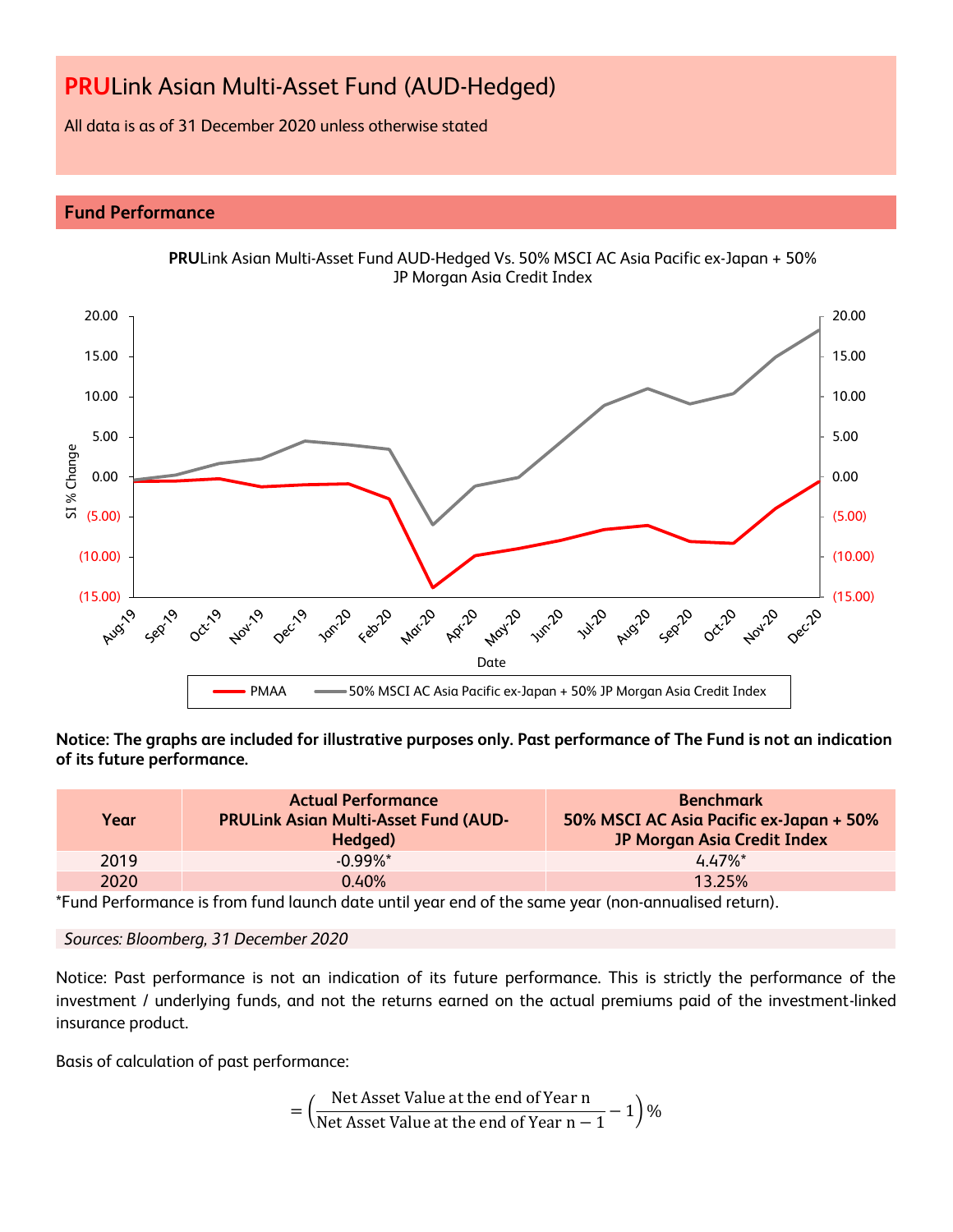All data is as of 31 December 2020 unless otherwise stated

# **Additional Disclosure for PRULink Asian Multi-Asset Fund (AUD-Hedged)**

At inception, the Fund will invest into Schroder Asian Income Class AUD Hedged A Dis ("Target Fund") which is managed by Schroder Investment Management (Singapore) Ltd.

The Target Fund will actively allocate between Asian equities, Asian fixed income securities, cash and other permissible investments to achieve its objective. The Target Fund will use a cyclical approach to asset allocation where the asset mix will be adjusted according to the four phases of the economic cycle – recovery, expansion, slowdown and recession – based on a combination of fundamental and quantitative factors such as asset class valuation, macroeconomic data and liquidity. Cash will be treated as a separate asset class and will be deployed if necessary to limit downside risk during adverse market conditions.

The Target Fund will also perform active security selection for its investments in Asian equities, Asian fixed income and other permissible investments. For the Asian equities portfolio, the Target Fund intends to focus on companies that are able to create true shareholder value, have a strong and stable earnings stream and have a strong sustainable dividend yield. For the Asian fixed income portfolio, the Target Fund intends to select securities that deliver attractive yield and capital growth taking into account both fundamental and technical views such as valuation, demand/supply conditions and liquidity. The Target Fund may invest up to 10% of its assets in China A-Shares through the Stock Connect.

The Target Fund will also manage the impact of interest rate movements on the value of the portfolio.

The fund performance for the underlying Schroder Asian Income Class AUD Hedged A Dis as at 31 December 2020 is as follows:

| Year            | 2020  | 2010   | <b>2010</b> | 2017<br>ΔV. | 2016  | 2015                        | 201   | 2013 | 2012   |
|-----------------|-------|--------|-------------|-------------|-------|-----------------------------|-------|------|--------|
| Net Performance | 0.60% | 10.09% | 3.88%       | 72%<br>q    | 7.89% | .18%<br>$\hat{\phantom{a}}$ | 5.55% | 71%  | 2.44%* |
| $\sim$          |       |        | .           |             |       |                             |       |      |        |

\*Fund Performance is from fund launch date until year end of the same year (non-annualised return).

*Note: The above return is for the Target Fund (AUD Hedged A Dis) which is denominated in AUD.*

*Source: Schroder Investment Management as of 31 December 2020*

Management fees may be charged at the Fund and/or Target Fund(s) level. Please note that you will be charged a maximum of 1.50% p.a., being the combined annual fund management charge at the Fund and Target Fund(s) levels. In addition, the Fund may incur hedging cost when derivatives (e.g. currency forward) are used for hedging purpose.

Target Fund(s) with investment strategies to invest in Exchange Traded Funds ("ETF") or other Collective Investment Schemes may incur additional expenses at the Target Fund(s) level which is taken as part of the investment strategy considerations to deliver the fund performance.

# **Investment Risks for PRULink Asian Multi-Asset Fund (AUD-Hedged)**

The Fund is subjected to investment risks including the possible loss of the principal amount invested. The value of the units may fall as well as rise. In addition, the Fund is subjected to specific risk including and not limiting to: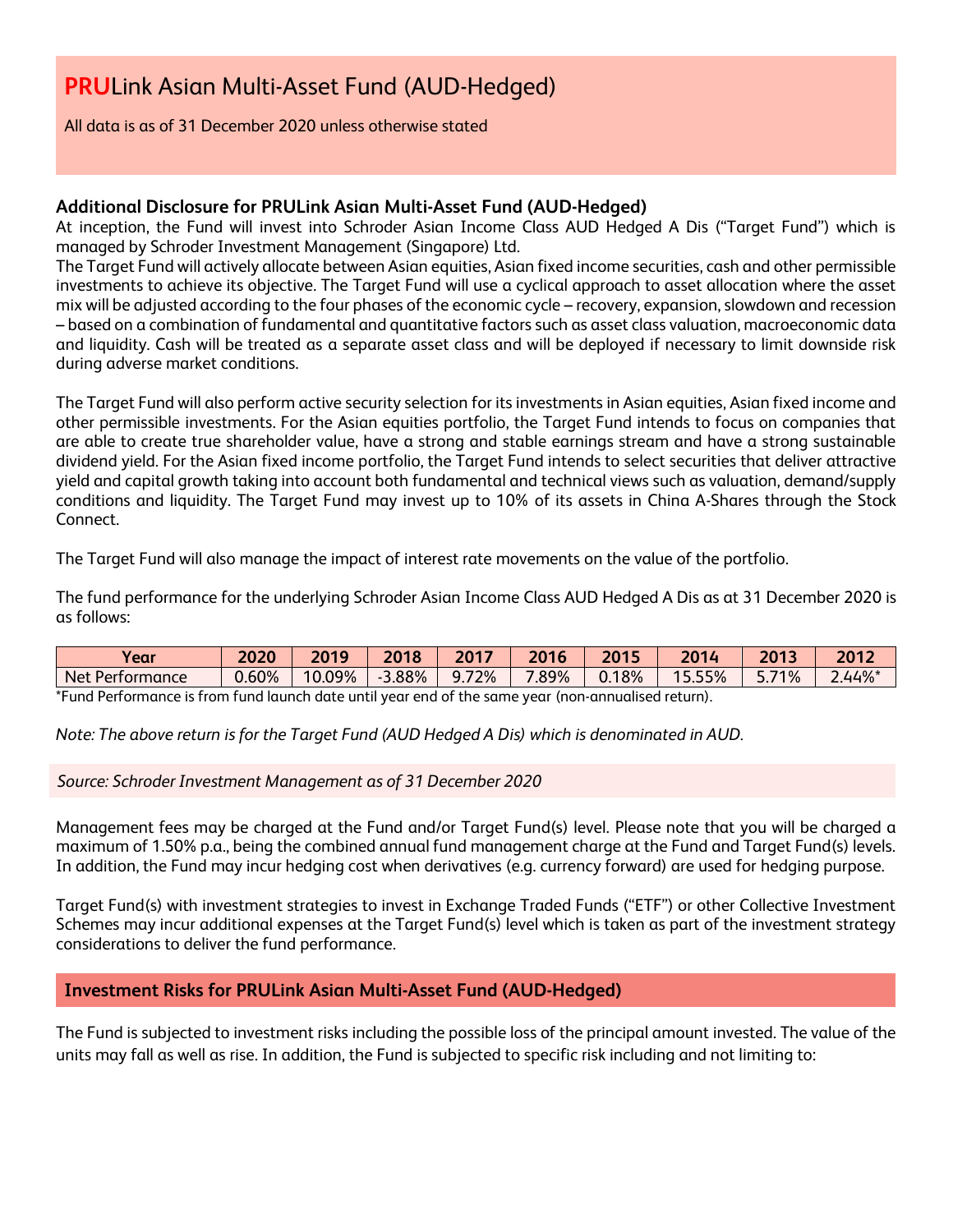All data is as of 31 December 2020 unless otherwise stated

# **General Risks when Investing in the Fund**

## **Market Risk**

Market risk refers to potential losses that may arise from adverse changes in the market conditions. Market conditions are generally, affected by, amongst others, economic and political stability. If the market which the Fund invests in suffers a downturn or instability due to adverse economic or political conditions, this may adversely impact the market prices of the investments of the Fund.

## **Liquidity Risk**

Liquidity risk refers to two scenarios. The first scenario is where an investment cannot be sold due to unavailability of a buyer for that investment. The second scenario is where the investment is thinly traded. Should the investments in the Target Fund(s) be thinly traded, this may cause the Fund to dispose the investment at an unfavorable price in the market and may adversely affect investor's investment. This risk may be mitigated through stringent security selection process.

# **Inflation Risk**

This refers to the likelihood that an investor's investments do not keep pace with inflation, thus, resulting in the investor's decreasing purchasing power even though the investment in monetary terms may have increased.

## **Interest Rate Risk**

Interest rate risk is a general risk affecting conventional funds. This is so even though conventional funds only invest in investments that are in accordance with the mandate. The reason for this is because a high level of interest rates will inevitably affect corporate profits and this will have an impact on the value of both equity and debt securities. This risk is crucial in a bond fund since a bond portfolio management depends on forecasting interest rate movements. Prices of bonds move inversely to interest rate movements therefore as interest rates rise, the prices of bond decrease and vice versa. Furthermore, bonds with longer maturity and lower profit rates are more susceptible to interest rate movements.

## **Credit / Default Risk**

Bonds are subject to credit / default risk in the event that the issuer of the instrument is faced with financial difficulties, which may decrease their credit worthiness. This in turn may lead to a default in the payment of principal and interest.

## **Risk of Non-Compliance**

This risk arises from non-compliance with laws, rules and regulations, prescribed practices and the management company's internal policies and procedures, for example, due to oversight by the management company. Such noncompliance may force the management company to sell down securities of the Fund at a loss to rectify the noncompliance and in turn may adversely affect the value of investors' investment in the Fund. To mitigate this risk, the Fund Manager has put in place internal controls to ensure its continuous compliance with laws, rules and regulations, prescribed practices and the Fund Manager's internal policies and procedures.

## **Concentration Risk**

This is the risk of a fund focusing a greater portion of its assets in a smaller selection of investments. The fall in price of a particular equity and / or fixed income investment will have a greater impact on the funds and thus greater losses. This risk may be minimized by the manager conducting even more rigorous fundamental analysis before investing in each security.

## **Management Company Risk**

The performance of the Fund depends on the experience, expertise and knowledge of the management company. Should there be lack of any of the above qualities by the management company, it may adversely affect the performance of the Fund.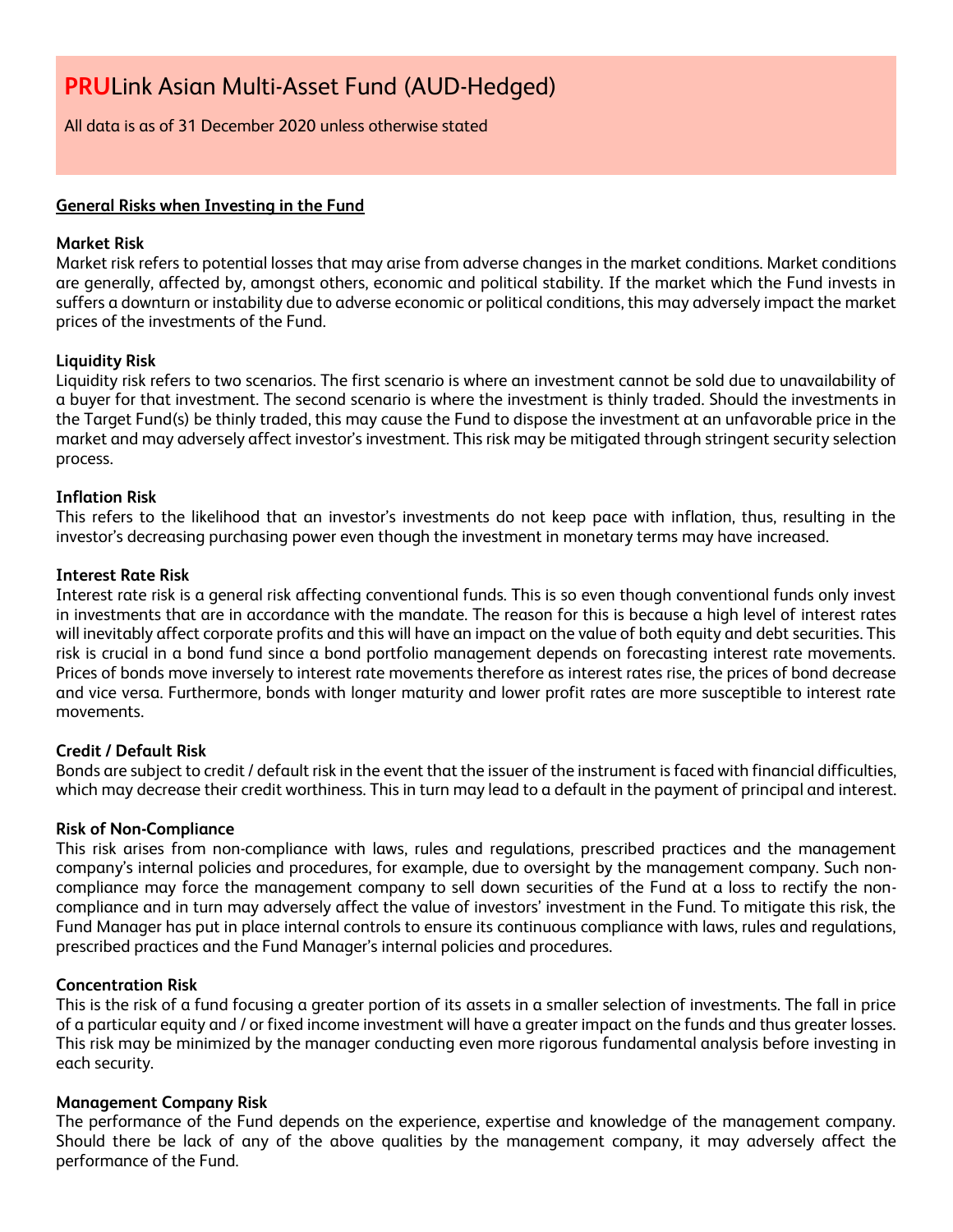All data is as of 31 December 2020 unless otherwise stated

## **Currency Risk**

The Fund is denominated in AUD, while the Target Fund(s) may be denominated in other currencies. The performance of the Fund may be affected by movements in the exchange rate between the AUD and the Target Fund(s)'s denominated currency. Where applicable, a currency hedging instrument or a currency hedged class of the Target Fund(s) may be used to minimise currency risk.

# **Derivatives Risk**

Derivatives (e.g. currency forward) may potentially be used to hedge against any risk that may be derived from investing in the Target Fund(s), such as, but not limited to, currency risk. The Fund may hedge up to 100% of foreign currency exposure using derivatives (e.g. currency forward).

# **Portfolio Risk**

The Fund is intended for investors who can accept the risks associated with investing primarily in the securities of the type held in the Fund. Investments in equities will be subject to the risks associated with equity and equity-related securities, including fluctuations in market prices, adverse issuer or market information and the fact that equity and equity-related interests are subordinate in the right of payment to other corporate securities, including debt securities. Likewise, investments in fixed income securities will be subjected to the risks associated with debt securities including credit and interest rate risk, and the additional risks associated with high-yield debt securities, loan participations and derivative securities. In addition, investors should be aware of the risks associated with the active management techniques that are expected to be employed by the Fund.

# **Specific Risks when Investing in the Target Fund(s) or its Sub-Fund(s) (collectively to be known as "Target Fund(s)")**

# **Security Risk**

Adverse price movements of a particular security invested by the Target Fund(s) may adversely affect the Target Fund(s)'s net asset value. The Target Fund Manager(s) strives to mitigate the impact of a particular security risk through portfolio diversification, which will help spread the element of risk.

# **Fund Management of Target Fund(s) Risk**

While the Fund Manager will exercise due skill and care in selecting the Target Fund(s), it does not have control over the management of the Target Fund(s) and there is no guarantee that the investment objectives will be met. This may result in policyholders suffering losses in their investments in the Target Fund(s).

The Target Fund(s) may change its objectives and become inconsistent with the objective of the Fund. In such instances, the Fund Manager will replace the Target Fund(s) with another collective investment scheme which the Fund Manager considers to be more appropriate in meeting the objective of the Fund.

# **Errors in Calculation of the Net Asset Value of the Target Fund(s)'s Risk**

There is a possibility there are errors in calculation of the net asset value of the Target Fund(s). In the event such errors occur, the net asset value of the Target Fund(s) will be affected hence, the Target Fund(s) will comply with the rules set forth in the relevant regulatory provisions applicable to the Target Fund(s). Compensation, if any, paid by the Target Fund(s) (subject to the laws of the jurisdiction in which such Target Fund(s) is domiciled), will be credited to the Fund as and when compensation is received.

In view of the foregoing, policyholders must be aware that there are circumstances where neither the Target Fund(s) nor the Fund Manager will be bound to compensate final beneficial owners.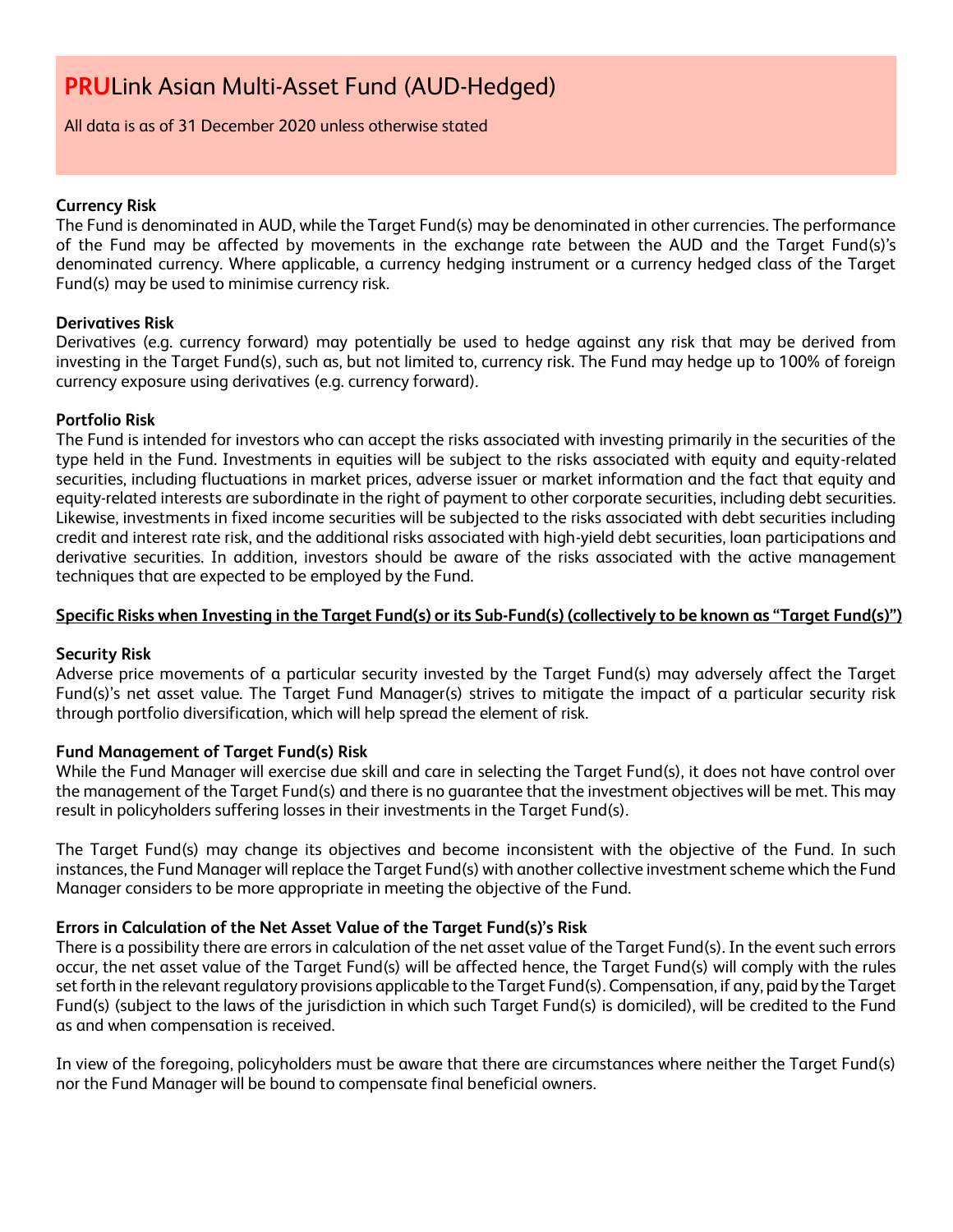## All data is as of 31 December 2020 unless otherwise stated

## **Liquidity Risk**

Liquidity risk here refers to two scenarios. The first scenario is where the allocated liquidity of the Target Fund(s) is insufficient to meet redemption needs. The second scenario is where the Target Fund(s) is thinly traded. Should the investments in the Target Fund(s) be thinly traded, this may cause the Target Fund(s) to dispose the investment at an unfavorable price in the market and may adversely affect investors' investment. This risk may be mitigated through stringent security selection process.

## **Countries or Foreign Securities Risk**

This risk is associated with investments in securities listed or domiciled in countries other than the country of domicile. Any changes in the economic fundamentals, social and political stability, uncertainty or changes in countries' official currencies, currency movements and foreign investments policies in these countries may increase the volatility in asset values, liquidity and default risk which may have an impact on the prices of the securities that the Target Fund(s) invests in and consequently may affect the net asset value of the Target Fund(s).

Investments in certain markets may be restricted or controlled. In some countries, direct investments in securities may be prohibited and restricted due to regulatory requirements. These limitations may increase transaction costs and adversely affect a security's liquidity and the price in connection with the security.

The Target Fund Manager(s) will monitor and observe the developments in these countries where assets of the Target Fund(s) are allocated. In addition, the Target Fund Manager(s) will also employ a systematic investment process, which includes regular review, to manage and mitigate this risk.

#### **Currency Risk**

The Target Fund(s)'s underlying investments may be denominated in their local currency, which may differ from the Target Fund(s)'s currency of denomination. The performance of the Target Fund(s) may be affected by movements in the exchange rate between the local currency of its underlying investments and the Target Fund(s)'s denominated currency.

## **Charges to Capital Risk**

The Target Fund(s)'s charges and expenses are taken from the capital, in whole or in part, resulting in possible constraint of capital growth.

# **Restrictions on Foreign Investment**

Some countries prohibit or impose substantial restrictions on investments by foreign entities. There may also be instances where a purchase order subsequently fails because the permissible allocation to foreign investors has been filled, depriving the Target Fund(s) of the ability to make its desired investment at the time.

#### **Derivatives Risk**

The Target Fund Manager(s) may invest in derivatives which will be subject to risks. While the judicious use of derivatives by professional investment managers can be beneficial, derivatives involve risks different from, and, in some cases, greater than, the risks presented by more traditional securities investments. Some of the risks associated with derivatives are market risk, management risk, credit risk, liquidity risk and leverage risk. Investments in derivatives may require the deposit or initial margin and additional margin on short notice if the market moves against the investment positions. If no provision is made for the required margin within the prescribed time, the investment may be liquidated at a loss. Therefore, it is essential that such investments in derivatives are monitored closely.

The Target Fund Manager(s) has the necessary controls for investments in derivatives and have in place systems to monitor the derivative positions for the Target Fund(s). The Target Fund Manager(s) does not intend to use derivatives transactions for speculation or leverage but may use them for efficient portfolio management and/or risk management. Currency risk is simply one of the market risks which the fund will be exposed to and can be hedged using derivatives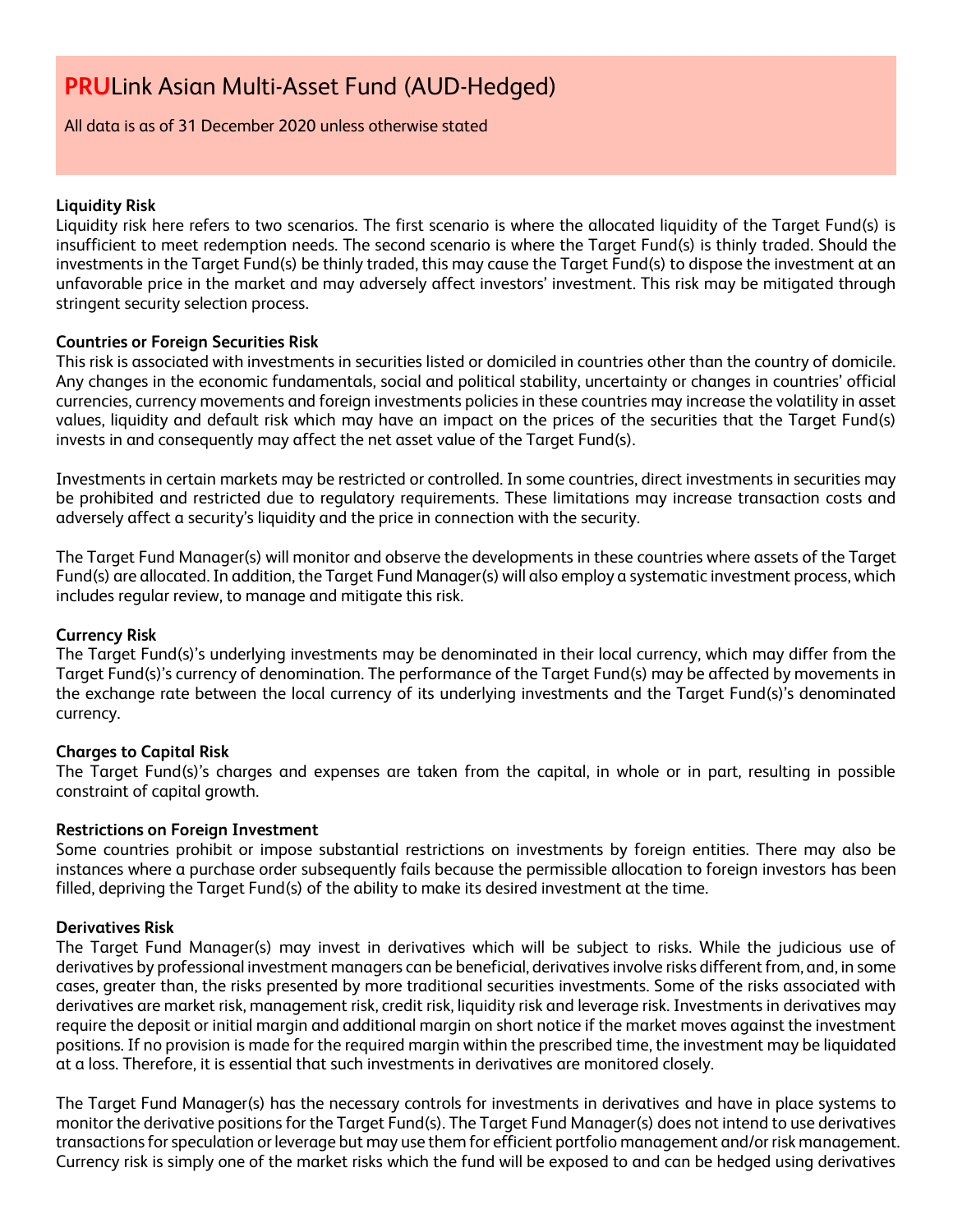All data is as of 31 December 2020 unless otherwise stated

such as FX forwards/futures. Often the underlying currency risk may be taken on as a result of buying an underlying equity or bond. If the Target Fund Manager(s) does not want to also take the currency risk associated with these underlying assets, the Target Fund(s) may use Forward Foreign Exchange contracts to hedge any currency risk derived from holdings of non-base currency positions. Essentially this use of currency forwards is to hedge currency risk in the Target Fund(s).

## **Risks Associated with Investments via Stock Connect**

The relevant rules and regulations on Stock Connect are subject to change which may have potential retrospective effect. The Stock Connect is subject to quota limitations. Where a suspension in the trading through the programme is effected, the Target Fund's ability to invest in China A Shares or access the PRC market through the programme will be adversely affected. In such event, the Target Fund's ability to achieve its investment objective could be negatively affected.

*The above should not be considered to be an exhausted list of the risks which potential policyholders should consider before investing in the Fund. Potential policyholders should be aware that an investment in the Fund may be exposed to other risks of exceptional nature from time to time.*

# **Risk Management**

## **Forecasting Risk**

Potential risks are taken into consideration in the process of sector allocation and stock selection based on analysis on various key factors such as economic conditions, liquidity, qualitative and quantitative aspects of the securities.

## **System Control**

Risk parameters are set internally for each fund, depending on client's risk profile. These risk parameters include limits of issuer bet, group issuer, sector rating and issue size of the securities held in the portfolio.

A front-end office system is in place to monitor portfolio risks, serving as an auto filter for any limitations or breaches.